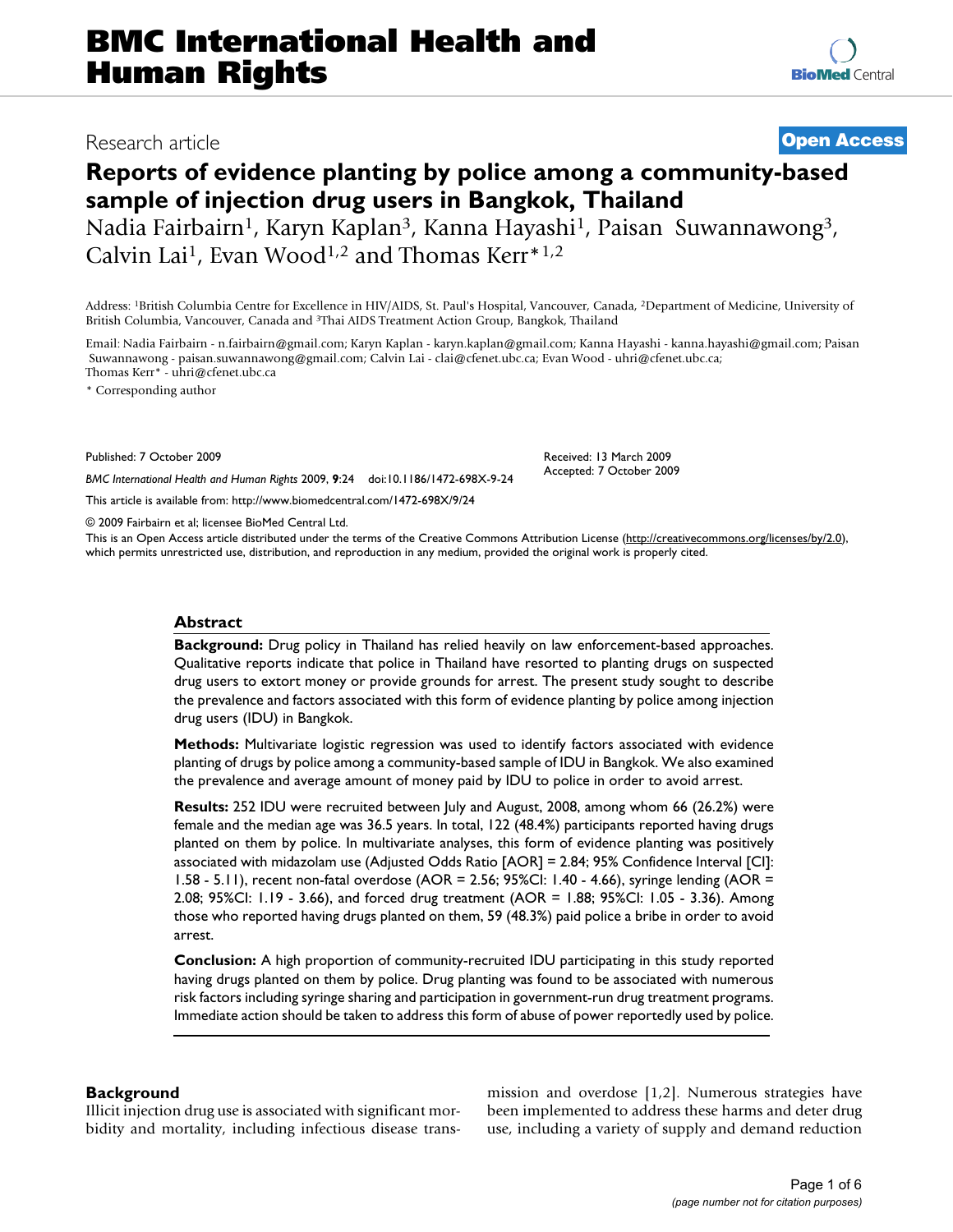measures [3,4]. Many governments internationally allocate the majority of resources to law enforcement strategies [5-7]. These tactics include arresting individuals who allegedly use drugs or deal drugs in an effort to reduce drug availability and consumption [8,9]. Despite continued investment in these efforts, there is evidence indicating that this type of enforcement often has little impact on the availability and use of drugs [10]. As well, drug law enforcement has been associated with increases in healthrelated harms among drug users [3,11,12]. For example, policing within drug markets has been associated with HIV risk behaviour among injection drug users (IDU) as a result of reductions in uptake of needle exchange and other harm reduction services [3,11,13-15]. Further, drug law enforcement has been associated with various human rights abuses including illegal searches, unlawful detainment, and assault [16-18].

Thailand, a country with a longstanding HIV epidemic among IDU and prevalence rates as high as 40%, has historically favored strict enforcement as drug policy [19,20]. This approach has led to high rates of incarceration for individuals convicted of possession of illicit substances, and nearly two-thirds of those in prison are drug offenders [21]. Anecdotal reports by drug users in Thailand suggest that abuse of power by police does occur. For example, the planting of drugs on known or suspected drug users for the purposes of extorting money or meeting set quotas for arrest have been noted [22]. In light of these anecdotal reports and the growing concern regarding the adverse consequences of drug law enforcement approaches, we sought to investigate the prevalence and correlates of this form of evidence planting by police among a communityrecruited sample of IDU in Bangkok, Thailand.

### **Methods**

### *Participant recruitment*

The Mitsampan Community Research Project (MSCRP) is a collaborative research project involving the British Columbia Centre for Excellence in HIV/AIDS (Vancouver, Canada), the Mitsampan Harm Reduction Center (Bangkok, Thailand), the Thai AIDS Treatment Action Group (Bangkok, Thailand), and Chulalongkorn University (Bangkok, Thailand). During the summer of 2008 the research partners designed and undertook a cross-sectional study involving 252 community-recruited IDU. Potential participants were recruited through peer-based outreach efforts and word of mouth. Study participants were invited to attend the Mitsampan Harm Reduction Centre to participate in the study. All participants provided informed consent and completed an intervieweradministered questionnaire eliciting demographic data as well as information about drug use, HIV risk behaviour, experiences with health care, and interactions with police and the criminal justice system. All participants were

given a nominal stipend of 250 Thai Baht (\$7.50 USD) upon completion of the questionnaire. The study was approved by the Research Ethics Boards of the University of British Columbia and Chulalongkorn University.

#### *Statistical analyses*

The primary aim of this analysis was to document the prevalence and correlates of self-reported evidence planting of drugs by police. Demographic and drug use variables were used to compare IDU who reported ever having drugs planted on them by police with those who did not. These variables of interest were selected on the basis of having some potential explanatory power and included: median age, gender, education level (< secondary school  $vs. \ge$  secondary school), employment status (regular, temporary or self-employed vs. unemployed), participation in illegal income generating activities i.e. drug dealing, theft, or sex trade (yes vs. no), heroin use (yes vs. no), "yaba" (methamphetamine) use (yes vs. no), midazolam use (yes vs. no), use of drugs in combination (yes vs. no), injecting with a used syringe (yes vs. no), lending syringes (yes vs. no), history of non-fatal overdose (yes vs. no), history of incarceration (yes vs. no), history of forced treatment (yes vs. no), and a history of prescription methadone use (yes vs. no). We also asked participants to indicate if they paid the police to avoid arrest (yes vs. no) and, if so, the amount paid in Thai Baht. Multivariate logistic regression was then used to identify those variables independently associated with reporting evidence planting by police. To examine the bivariate associations between each independent variable and the dependent variable of interest, we used the Pearson's Chi-Square test. Fisher's exact test was used when one or more of the cells contained values less than or equal to five. We then applied an *a priori* defined statistical protocol that examined the independent effect of syringe borrowing by fitting a multivariate logistic regression model that included all variables that were significantly associated with the dependent variable at the  $p \leq 0.05$  level in univariate analyses. All *p*-values were two-sided.

### **Results**

In total, 252 IDU were recruited between July and August 2008, including 66 (26.2%) females. The median age was 36.5 years. In total, 122 (48.4%) participants reported a history of having drugs planted on them by police. Table 1 presents the univariate analyses of factors associated with this form of drug planting. As shown here, individuals who reported having drugs planted on them were more likely to report: midazolam use (Odds Ratio [OR] = 3.03; 95% Confidence Interval [CI]: 1.73 - 5.30), combination drug use (OR = 2.20, 95%CI: 1.26 - 3.83), injecting with a used needle (OR = 2.16, 95%CI: 1.27 - 3.65), lending syringes (OR = 2.06, 95%CI: 1.22 - 3.48), non-fatal overdose (OR = 3.17, 95%CI: 1.79 - 5.61), having been in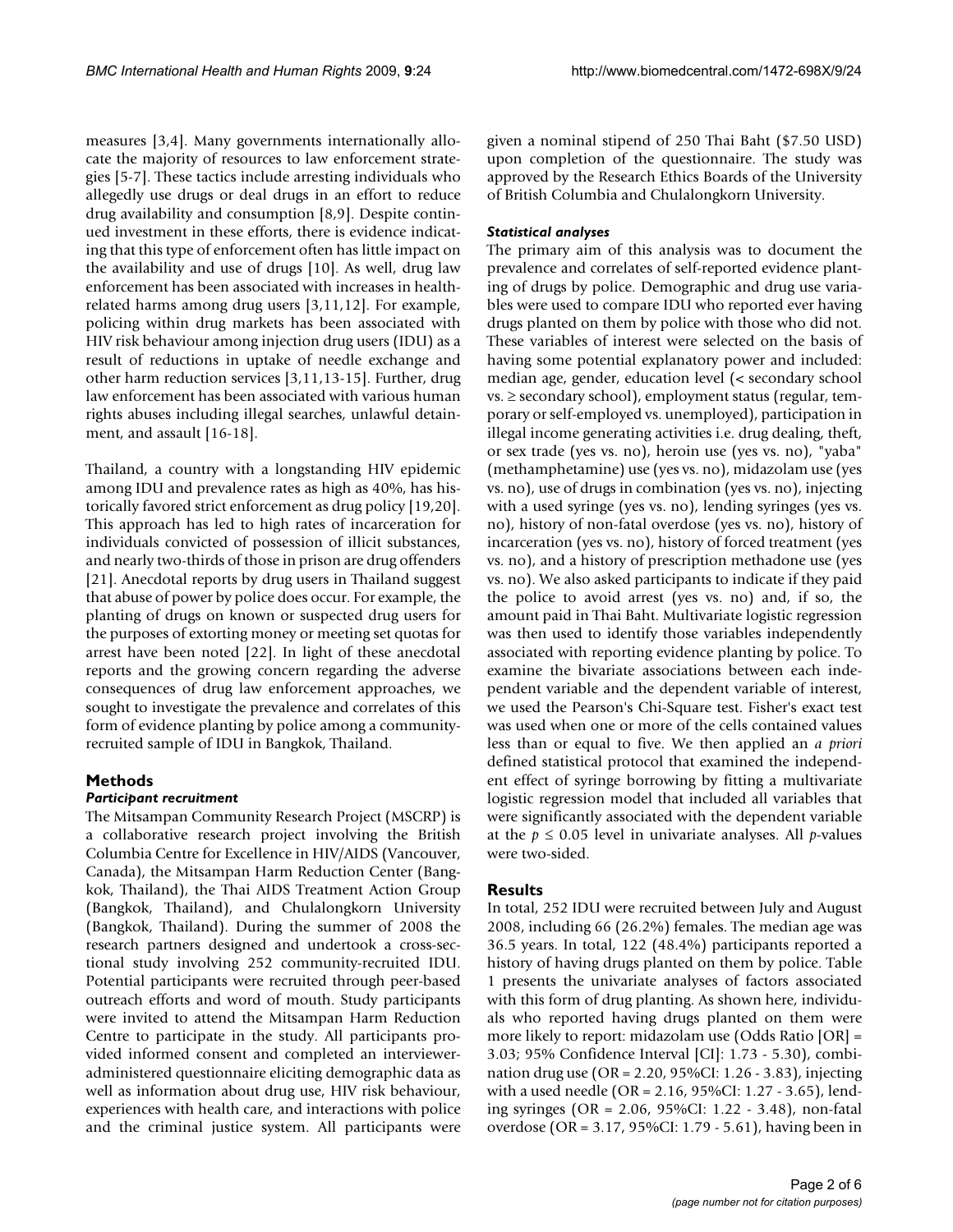| Table 1: Factors associated with drug planting by police among Thai injection drug users (N = 238)* |  |  |
|-----------------------------------------------------------------------------------------------------|--|--|
|-----------------------------------------------------------------------------------------------------|--|--|

| n (%)<br>n (%)<br>(95% CI)<br>$n = 72$<br>$n = 166$<br><b>Median Age</b><br>$>$ 36.5 years<br>63 (52)<br>63 (48)<br>$0.88$ (0.54 - 1.44)<br>0.614<br>59 (48)<br>$\leq$ 36.5 years<br>67 (52)<br>Gender<br>Female<br>29 (24)<br>37(28)<br>$0.78(0.45 - 1.38)$<br>0.398<br>Male<br>93 (76)<br>93 (72)<br><b>Education level</b><br>< Secondary school<br>45 (37)<br>58 (45)<br>$1.38(0.83 - 2.28)$<br>0.213<br>$\ge$ Secondary school<br>77 (63)<br>72 (55)<br><b>Employment</b><br>Yes<br>20(16)<br>26(20)<br>$0.78(0.41 - 1.49)$<br>0.460<br>No<br>102(84)<br>104(80)<br><b>Illegal Income</b><br>Yes<br>8(7)<br>6(5)<br>$1.45(0.49 - 4.31)$<br>0.503<br>No<br>114(93)<br>124 (95)<br>Heroin Use*<br>Yes<br>115(94)<br>119 (92)<br>0.404<br>$1.52(0.57 - 4.05)$<br>No<br>7(6)<br>11(8)<br>Yaba Use*<br>Yes<br>82(67)<br>79 (61)<br>$1.32(0.79 - 2.22)$<br>0.288<br>No<br>40 (33)<br>51 (39)<br>Midazolam Use*<br>Yes<br>97 (80)<br>73 (56)<br>< 0.001<br>$3.03$ (1.73 - 5.30)<br>No<br>25(20)<br>57 (44)<br><b>Combination Drug Use*</b><br>Yes<br>95 (78)<br>80(62)<br>$2.20$ (1.26 - 3.83)<br>0.005<br>No<br>27(22)<br>50 (38)<br><b>Syringe Borrowing*</b><br>Yes<br>54 (44)<br>35(27)<br>0.004<br>$2.16(1.27 - 3.65)$<br>No<br>68 (56)<br>95 (73)<br><b>Syringe Lending*</b><br>$\mathsf{Yes}$<br>0.007<br>55 (45)<br>37 (28)<br>$2.06$ (1.22 - 3.48)<br>No<br>67 (55)<br>93 (72)<br>Non-fatal Overdose*<br>Yes<br>$3.17(1.79 - 5.61)$<br>< 0.001<br>51(42)<br>24 (18)<br>No<br>71 (58)<br>106(82)<br>Incarceration*<br>Yes<br>6(5)<br>8(6)<br>$0.79(0.27 - 2.34)$<br>0.669<br>No<br>116(95)<br>122 (94)<br><b>Forced Drug Treatment*</b><br>Yes<br>48 (39)<br>32(25)<br>$1.99(1.16 - 3.41)$<br>0.013<br>No<br>74 (61)<br>98 (75)<br><b>Prescription Methadone Use*</b><br>Yes<br>$1.82$ (1.10 - 3.02)<br>0.019<br>63 (52)<br>48 (37)<br>No<br>59 (48)<br>82 (63) | Characteristic | Yes | <b>No</b> | <b>Odds Ratio</b> | $p$ - value |
|-----------------------------------------------------------------------------------------------------------------------------------------------------------------------------------------------------------------------------------------------------------------------------------------------------------------------------------------------------------------------------------------------------------------------------------------------------------------------------------------------------------------------------------------------------------------------------------------------------------------------------------------------------------------------------------------------------------------------------------------------------------------------------------------------------------------------------------------------------------------------------------------------------------------------------------------------------------------------------------------------------------------------------------------------------------------------------------------------------------------------------------------------------------------------------------------------------------------------------------------------------------------------------------------------------------------------------------------------------------------------------------------------------------------------------------------------------------------------------------------------------------------------------------------------------------------------------------------------------------------------------------------------------------------------------------------------------------------------------------------------------------------------------------------------------------------------------------------------------------------------|----------------|-----|-----------|-------------------|-------------|
|                                                                                                                                                                                                                                                                                                                                                                                                                                                                                                                                                                                                                                                                                                                                                                                                                                                                                                                                                                                                                                                                                                                                                                                                                                                                                                                                                                                                                                                                                                                                                                                                                                                                                                                                                                                                                                                                       |                |     |           |                   |             |
|                                                                                                                                                                                                                                                                                                                                                                                                                                                                                                                                                                                                                                                                                                                                                                                                                                                                                                                                                                                                                                                                                                                                                                                                                                                                                                                                                                                                                                                                                                                                                                                                                                                                                                                                                                                                                                                                       |                |     |           |                   |             |
|                                                                                                                                                                                                                                                                                                                                                                                                                                                                                                                                                                                                                                                                                                                                                                                                                                                                                                                                                                                                                                                                                                                                                                                                                                                                                                                                                                                                                                                                                                                                                                                                                                                                                                                                                                                                                                                                       |                |     |           |                   |             |
|                                                                                                                                                                                                                                                                                                                                                                                                                                                                                                                                                                                                                                                                                                                                                                                                                                                                                                                                                                                                                                                                                                                                                                                                                                                                                                                                                                                                                                                                                                                                                                                                                                                                                                                                                                                                                                                                       |                |     |           |                   |             |
|                                                                                                                                                                                                                                                                                                                                                                                                                                                                                                                                                                                                                                                                                                                                                                                                                                                                                                                                                                                                                                                                                                                                                                                                                                                                                                                                                                                                                                                                                                                                                                                                                                                                                                                                                                                                                                                                       |                |     |           |                   |             |
|                                                                                                                                                                                                                                                                                                                                                                                                                                                                                                                                                                                                                                                                                                                                                                                                                                                                                                                                                                                                                                                                                                                                                                                                                                                                                                                                                                                                                                                                                                                                                                                                                                                                                                                                                                                                                                                                       |                |     |           |                   |             |
|                                                                                                                                                                                                                                                                                                                                                                                                                                                                                                                                                                                                                                                                                                                                                                                                                                                                                                                                                                                                                                                                                                                                                                                                                                                                                                                                                                                                                                                                                                                                                                                                                                                                                                                                                                                                                                                                       |                |     |           |                   |             |
|                                                                                                                                                                                                                                                                                                                                                                                                                                                                                                                                                                                                                                                                                                                                                                                                                                                                                                                                                                                                                                                                                                                                                                                                                                                                                                                                                                                                                                                                                                                                                                                                                                                                                                                                                                                                                                                                       |                |     |           |                   |             |
|                                                                                                                                                                                                                                                                                                                                                                                                                                                                                                                                                                                                                                                                                                                                                                                                                                                                                                                                                                                                                                                                                                                                                                                                                                                                                                                                                                                                                                                                                                                                                                                                                                                                                                                                                                                                                                                                       |                |     |           |                   |             |
|                                                                                                                                                                                                                                                                                                                                                                                                                                                                                                                                                                                                                                                                                                                                                                                                                                                                                                                                                                                                                                                                                                                                                                                                                                                                                                                                                                                                                                                                                                                                                                                                                                                                                                                                                                                                                                                                       |                |     |           |                   |             |
|                                                                                                                                                                                                                                                                                                                                                                                                                                                                                                                                                                                                                                                                                                                                                                                                                                                                                                                                                                                                                                                                                                                                                                                                                                                                                                                                                                                                                                                                                                                                                                                                                                                                                                                                                                                                                                                                       |                |     |           |                   |             |
|                                                                                                                                                                                                                                                                                                                                                                                                                                                                                                                                                                                                                                                                                                                                                                                                                                                                                                                                                                                                                                                                                                                                                                                                                                                                                                                                                                                                                                                                                                                                                                                                                                                                                                                                                                                                                                                                       |                |     |           |                   |             |
|                                                                                                                                                                                                                                                                                                                                                                                                                                                                                                                                                                                                                                                                                                                                                                                                                                                                                                                                                                                                                                                                                                                                                                                                                                                                                                                                                                                                                                                                                                                                                                                                                                                                                                                                                                                                                                                                       |                |     |           |                   |             |
|                                                                                                                                                                                                                                                                                                                                                                                                                                                                                                                                                                                                                                                                                                                                                                                                                                                                                                                                                                                                                                                                                                                                                                                                                                                                                                                                                                                                                                                                                                                                                                                                                                                                                                                                                                                                                                                                       |                |     |           |                   |             |
|                                                                                                                                                                                                                                                                                                                                                                                                                                                                                                                                                                                                                                                                                                                                                                                                                                                                                                                                                                                                                                                                                                                                                                                                                                                                                                                                                                                                                                                                                                                                                                                                                                                                                                                                                                                                                                                                       |                |     |           |                   |             |
|                                                                                                                                                                                                                                                                                                                                                                                                                                                                                                                                                                                                                                                                                                                                                                                                                                                                                                                                                                                                                                                                                                                                                                                                                                                                                                                                                                                                                                                                                                                                                                                                                                                                                                                                                                                                                                                                       |                |     |           |                   |             |
|                                                                                                                                                                                                                                                                                                                                                                                                                                                                                                                                                                                                                                                                                                                                                                                                                                                                                                                                                                                                                                                                                                                                                                                                                                                                                                                                                                                                                                                                                                                                                                                                                                                                                                                                                                                                                                                                       |                |     |           |                   |             |
|                                                                                                                                                                                                                                                                                                                                                                                                                                                                                                                                                                                                                                                                                                                                                                                                                                                                                                                                                                                                                                                                                                                                                                                                                                                                                                                                                                                                                                                                                                                                                                                                                                                                                                                                                                                                                                                                       |                |     |           |                   |             |
|                                                                                                                                                                                                                                                                                                                                                                                                                                                                                                                                                                                                                                                                                                                                                                                                                                                                                                                                                                                                                                                                                                                                                                                                                                                                                                                                                                                                                                                                                                                                                                                                                                                                                                                                                                                                                                                                       |                |     |           |                   |             |
|                                                                                                                                                                                                                                                                                                                                                                                                                                                                                                                                                                                                                                                                                                                                                                                                                                                                                                                                                                                                                                                                                                                                                                                                                                                                                                                                                                                                                                                                                                                                                                                                                                                                                                                                                                                                                                                                       |                |     |           |                   |             |
|                                                                                                                                                                                                                                                                                                                                                                                                                                                                                                                                                                                                                                                                                                                                                                                                                                                                                                                                                                                                                                                                                                                                                                                                                                                                                                                                                                                                                                                                                                                                                                                                                                                                                                                                                                                                                                                                       |                |     |           |                   |             |
|                                                                                                                                                                                                                                                                                                                                                                                                                                                                                                                                                                                                                                                                                                                                                                                                                                                                                                                                                                                                                                                                                                                                                                                                                                                                                                                                                                                                                                                                                                                                                                                                                                                                                                                                                                                                                                                                       |                |     |           |                   |             |
|                                                                                                                                                                                                                                                                                                                                                                                                                                                                                                                                                                                                                                                                                                                                                                                                                                                                                                                                                                                                                                                                                                                                                                                                                                                                                                                                                                                                                                                                                                                                                                                                                                                                                                                                                                                                                                                                       |                |     |           |                   |             |
|                                                                                                                                                                                                                                                                                                                                                                                                                                                                                                                                                                                                                                                                                                                                                                                                                                                                                                                                                                                                                                                                                                                                                                                                                                                                                                                                                                                                                                                                                                                                                                                                                                                                                                                                                                                                                                                                       |                |     |           |                   |             |
|                                                                                                                                                                                                                                                                                                                                                                                                                                                                                                                                                                                                                                                                                                                                                                                                                                                                                                                                                                                                                                                                                                                                                                                                                                                                                                                                                                                                                                                                                                                                                                                                                                                                                                                                                                                                                                                                       |                |     |           |                   |             |
|                                                                                                                                                                                                                                                                                                                                                                                                                                                                                                                                                                                                                                                                                                                                                                                                                                                                                                                                                                                                                                                                                                                                                                                                                                                                                                                                                                                                                                                                                                                                                                                                                                                                                                                                                                                                                                                                       |                |     |           |                   |             |
|                                                                                                                                                                                                                                                                                                                                                                                                                                                                                                                                                                                                                                                                                                                                                                                                                                                                                                                                                                                                                                                                                                                                                                                                                                                                                                                                                                                                                                                                                                                                                                                                                                                                                                                                                                                                                                                                       |                |     |           |                   |             |
|                                                                                                                                                                                                                                                                                                                                                                                                                                                                                                                                                                                                                                                                                                                                                                                                                                                                                                                                                                                                                                                                                                                                                                                                                                                                                                                                                                                                                                                                                                                                                                                                                                                                                                                                                                                                                                                                       |                |     |           |                   |             |
|                                                                                                                                                                                                                                                                                                                                                                                                                                                                                                                                                                                                                                                                                                                                                                                                                                                                                                                                                                                                                                                                                                                                                                                                                                                                                                                                                                                                                                                                                                                                                                                                                                                                                                                                                                                                                                                                       |                |     |           |                   |             |
|                                                                                                                                                                                                                                                                                                                                                                                                                                                                                                                                                                                                                                                                                                                                                                                                                                                                                                                                                                                                                                                                                                                                                                                                                                                                                                                                                                                                                                                                                                                                                                                                                                                                                                                                                                                                                                                                       |                |     |           |                   |             |
|                                                                                                                                                                                                                                                                                                                                                                                                                                                                                                                                                                                                                                                                                                                                                                                                                                                                                                                                                                                                                                                                                                                                                                                                                                                                                                                                                                                                                                                                                                                                                                                                                                                                                                                                                                                                                                                                       |                |     |           |                   |             |
|                                                                                                                                                                                                                                                                                                                                                                                                                                                                                                                                                                                                                                                                                                                                                                                                                                                                                                                                                                                                                                                                                                                                                                                                                                                                                                                                                                                                                                                                                                                                                                                                                                                                                                                                                                                                                                                                       |                |     |           |                   |             |
|                                                                                                                                                                                                                                                                                                                                                                                                                                                                                                                                                                                                                                                                                                                                                                                                                                                                                                                                                                                                                                                                                                                                                                                                                                                                                                                                                                                                                                                                                                                                                                                                                                                                                                                                                                                                                                                                       |                |     |           |                   |             |
|                                                                                                                                                                                                                                                                                                                                                                                                                                                                                                                                                                                                                                                                                                                                                                                                                                                                                                                                                                                                                                                                                                                                                                                                                                                                                                                                                                                                                                                                                                                                                                                                                                                                                                                                                                                                                                                                       |                |     |           |                   |             |
|                                                                                                                                                                                                                                                                                                                                                                                                                                                                                                                                                                                                                                                                                                                                                                                                                                                                                                                                                                                                                                                                                                                                                                                                                                                                                                                                                                                                                                                                                                                                                                                                                                                                                                                                                                                                                                                                       |                |     |           |                   |             |
|                                                                                                                                                                                                                                                                                                                                                                                                                                                                                                                                                                                                                                                                                                                                                                                                                                                                                                                                                                                                                                                                                                                                                                                                                                                                                                                                                                                                                                                                                                                                                                                                                                                                                                                                                                                                                                                                       |                |     |           |                   |             |
|                                                                                                                                                                                                                                                                                                                                                                                                                                                                                                                                                                                                                                                                                                                                                                                                                                                                                                                                                                                                                                                                                                                                                                                                                                                                                                                                                                                                                                                                                                                                                                                                                                                                                                                                                                                                                                                                       |                |     |           |                   |             |
|                                                                                                                                                                                                                                                                                                                                                                                                                                                                                                                                                                                                                                                                                                                                                                                                                                                                                                                                                                                                                                                                                                                                                                                                                                                                                                                                                                                                                                                                                                                                                                                                                                                                                                                                                                                                                                                                       |                |     |           |                   |             |
|                                                                                                                                                                                                                                                                                                                                                                                                                                                                                                                                                                                                                                                                                                                                                                                                                                                                                                                                                                                                                                                                                                                                                                                                                                                                                                                                                                                                                                                                                                                                                                                                                                                                                                                                                                                                                                                                       |                |     |           |                   |             |
|                                                                                                                                                                                                                                                                                                                                                                                                                                                                                                                                                                                                                                                                                                                                                                                                                                                                                                                                                                                                                                                                                                                                                                                                                                                                                                                                                                                                                                                                                                                                                                                                                                                                                                                                                                                                                                                                       |                |     |           |                   |             |
|                                                                                                                                                                                                                                                                                                                                                                                                                                                                                                                                                                                                                                                                                                                                                                                                                                                                                                                                                                                                                                                                                                                                                                                                                                                                                                                                                                                                                                                                                                                                                                                                                                                                                                                                                                                                                                                                       |                |     |           |                   |             |
|                                                                                                                                                                                                                                                                                                                                                                                                                                                                                                                                                                                                                                                                                                                                                                                                                                                                                                                                                                                                                                                                                                                                                                                                                                                                                                                                                                                                                                                                                                                                                                                                                                                                                                                                                                                                                                                                       |                |     |           |                   |             |
|                                                                                                                                                                                                                                                                                                                                                                                                                                                                                                                                                                                                                                                                                                                                                                                                                                                                                                                                                                                                                                                                                                                                                                                                                                                                                                                                                                                                                                                                                                                                                                                                                                                                                                                                                                                                                                                                       |                |     |           |                   |             |
|                                                                                                                                                                                                                                                                                                                                                                                                                                                                                                                                                                                                                                                                                                                                                                                                                                                                                                                                                                                                                                                                                                                                                                                                                                                                                                                                                                                                                                                                                                                                                                                                                                                                                                                                                                                                                                                                       |                |     |           |                   |             |
|                                                                                                                                                                                                                                                                                                                                                                                                                                                                                                                                                                                                                                                                                                                                                                                                                                                                                                                                                                                                                                                                                                                                                                                                                                                                                                                                                                                                                                                                                                                                                                                                                                                                                                                                                                                                                                                                       |                |     |           |                   |             |
|                                                                                                                                                                                                                                                                                                                                                                                                                                                                                                                                                                                                                                                                                                                                                                                                                                                                                                                                                                                                                                                                                                                                                                                                                                                                                                                                                                                                                                                                                                                                                                                                                                                                                                                                                                                                                                                                       |                |     |           |                   |             |
|                                                                                                                                                                                                                                                                                                                                                                                                                                                                                                                                                                                                                                                                                                                                                                                                                                                                                                                                                                                                                                                                                                                                                                                                                                                                                                                                                                                                                                                                                                                                                                                                                                                                                                                                                                                                                                                                       |                |     |           |                   |             |

\*Variables refer to ever in the past.

forced drug treatment (OR = 1.99, 95%CI: 1.16 - 3.41), and prescription methadone use (OR = 1.82, 95%CI: 1.10 - 3.02).

Table 2 presents the multivariate analyses of factors independently associated with evidence planting by police. As shown here, reporting a history of evidence planting was independently and positively associated with midazolam use (Adjusted Odds Ratio [AOR] = 2.84; 95% Confidence Interval [CI]: 1.58 - 5.11), non-fatal overdose (AOR = 2.56; 95%CI: 1.40 - 4.66), syringe lending (AOR = 2.08; 95%CI: 1.19 - 3.66), and having been in forced drug treatment (AOR = 1.88; 95%CI: 1.05 - 3.36).

Among those who reported an experience of having drugs planted by police, 59 (48.3%) reported paying the police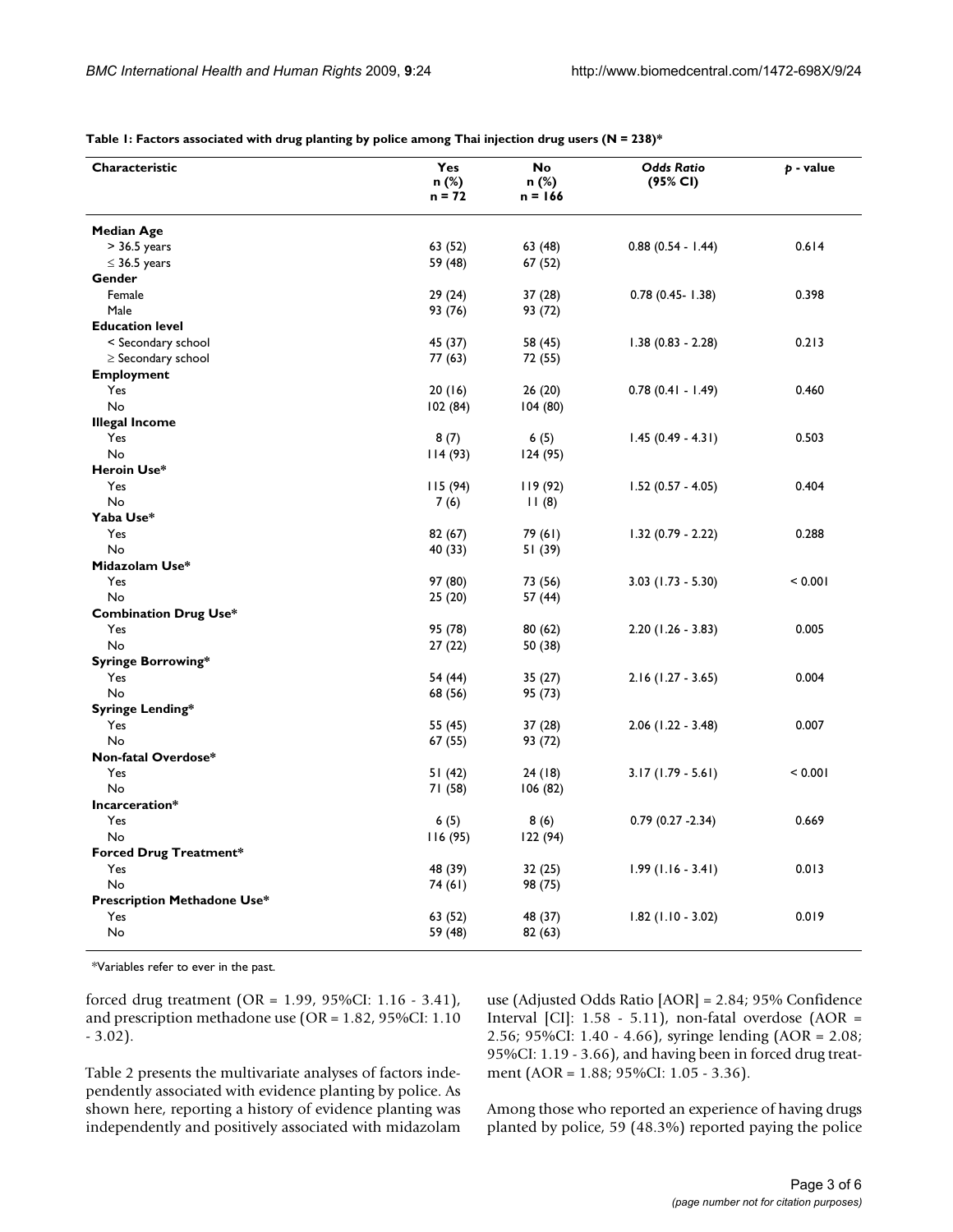| Variable Adjusted             | <b>Odds Ratio (AOR)</b> | 95% Confidence Interval (95% CI) | $\boldsymbol{p}$ - value |  |
|-------------------------------|-------------------------|----------------------------------|--------------------------|--|
| Midazolam use*                |                         |                                  |                          |  |
| (Yes vs. No)                  | 2.84                    | $(1.58 - 5.11)$                  | < 0.001                  |  |
| <b>History of Overdose*</b>   |                         |                                  |                          |  |
| (Yes vs. No)                  | 2.56                    | $(1.40 - 4.66)$                  | < 0.001                  |  |
| <b>Syringe Lending*</b>       |                         |                                  |                          |  |
| (Yes vs. No)                  | 2.08                    | $(1.19 - 3.66)$                  | 0.010                    |  |
| <b>Forced Drug Treatment*</b> |                         |                                  |                          |  |
| (Yes vs. No)                  | l.88                    | $(1.05 - 3.36)$                  | 0.030                    |  |

**Table 2: Multivariate logistic regression analysis of factors associated with drug planting by police among Thai IDU (N = 238)\*\***

\*Variables refer to ever in the past.

\*\*The model was adjusted for syringe borrowing, combination drug use, and prescription methadone use.

money in an attempt to avoid arrest. The amount paid ranged from 500 - 100,000 Thai Baht (median = 5000 THB; \$140 USD).

#### **Discussion and Conclusion**

According to the participants in this study, Thai police commonly plant drugs on IDU, with 50% of participants reporting a history of this form of evidence planting. In multivariate analyses, after extensive covariate adjustment, midazolam injection, non-fatal overdose, syringe lending and participation in forced drug treatment were independently and positively associated with evidence planting by police. In sub-analyses, 48% of IDU reportedly paid police in an effort to avoid arrest following such an occurrence. The amount of money paid varied greatly, with a median amount of 5000 Thai Baht (\$140 USD).

Our analysis of self-reported evidence planting helps to corroborate previous anecdotal reports by suggesting that Thai police routinely plant drugs on suspected drug users and dealers [16]. Human rights groups and the United Nations Special Rapporteur on Right to Health have criticized Thailand regarding use of excessive force and brutality as part of its drug enforcement approach, most notably during the "drug war" of 2003 [22]. This particular initiative, purportedly aimed at suppressing drug trafficking and preventing drug use, left an estimated 2,800 people living in Thailand murdered [16,23,24]. During the drug war, the government prepared blacklists of suspected drug users and local officials were required to meet set quotas to reduce the number of people on blacklists, either through arrest or forced drug treatment [16]. Our findings indicate that evidence planting by police is indeed another way in which abuse of power by police may be exerted in Thailand, perhaps for the purpose of maximizing rates of arrests for drug possession or for the simple purposes of extortion.

The association observed in the present study between self-reported drug planting by police and syringe lending is particularly concerning since previous studies have identified policing, especially in the context of "crackdowns", to be a strong predictor of syringe sharing, a behaviour independently associated with HIV infection among Thai IDU [11,25-27]. Though causal relationships can not be inferred in the present study, it may be that after experiencing drug planting, IDU become more fearful of arrest or harm by police and less likely to carry drugrelated equipment. Additionally, fear of confrontations with police has previously been identified as leading to a reluctance to visit HIV clinics (where antiretrovirals are distributed) for fear of their drug-using status being reported to police by the clinics, thereby decreasing uptake of services by IDU with HIV [22].

Midazolam, a legal benzodiazepine with potent amnesic and ventilatory depressant effects [28], was found to be independently associated with evidence planting of drugs by police. We postulate that the drowsiness and amnesia associated with benzodiazepine use may allow for easy identification of these IDU by police. Further, it has been argued that IDU may inject in a more hurried and opportunistic fashion due to fear of police, which may be exacerbated in settings where abuse of power by police occurs and lengthy prison sentences are enforced for drug possession. Prospective data is needed to determine if police tactics such evidence planting of drugs may underpin the association between overdose and drug planting observed in the present study [15,29].

Forced drug treatment centers are widespread in Thailand [24,30,31]. Though the temporal relationship in the association between reporting evidence planting by police and having a history of being in forced drug treatment is unclear, we hypothesize that some individuals in drug treatment have had drugs planted on them as police worked to meet set quotas for arrest [22]. Alternately, this association may represent an important breach of confidentiality in that police can identify and target individuals who have previously been in treatment [22].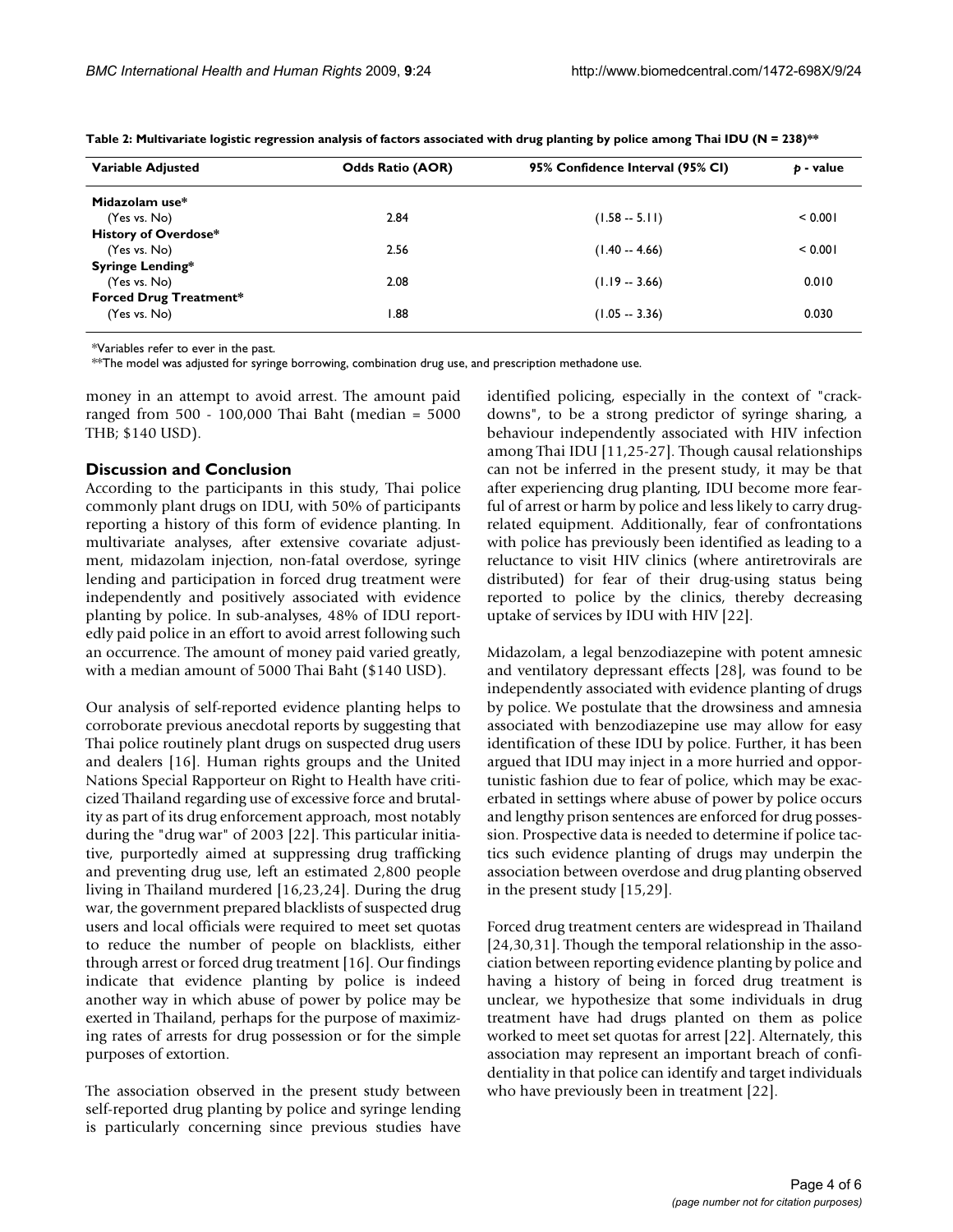In conjunction with Thailand's Narcotic Addict Rehabilitation Act, B.E. 2545 (2002) stating that people who are dependent on drugs should be 'treated as patients and not criminals', we recommend Thai drug policy shift focus from one of excessive reliance on enforcement to a healthfocused approach, such as through improving access to voluntary and confidential drug treatment centers instead of forced centers [32]. Additionally, urgent action must be taken to reform any policing practices, including tactics potentially used by police such as evidence planting, which violate the human rights of drug users.

Numerous efforts have been made in other settings to change policing practices as a means of reducing the health and social consequences commonly associated with policing that target illicit drug use. Examples include the provision of harm reduction training for police officers, or involving police directly in harm reduction activities [33-35]. While a small number of evaluations have indicated some positive benefits of such efforts, such as increased awareness of health issues and harm reduction among police and greater collaboration among partners, the impacts have generally been modest, and success in achieving many of the more ambitious goals associated with these initiatives has proved difficult [36-38]. Further, the available evidence indicates that substantial barriers to change exist within police structures and cultures [39-41]. As well, while police departments may accept policies that complement public health efforts, the behaviour of individual police officers on the street may deviate from department policies [33,36,39]. Introducing novel methods to address policing practices that compromise health and violate human rights is therefore important. A small number of novel practices have been implemented in the United States and Australia through the use of specialized trainings, public and police surveys, and proactive police oversight mechanisms [42], although there is a clear need for ongoing development in this area.

This study has several limitations. First, self-report was used to gather data, and therefore the results could be susceptible to socially desirable reporting. Though previous research has found self-report by drug users to be sufficiently reliable in descriptions of drug-related problems [43], socially desirable reporting of drug use and risky behaviours as well as memory difficulties remain concerns [44,45]. However, features of this community-based research study, including recruitment and interview administration by peer drug users and paperless consent acquisition, may help to reduce social desirability bias and enhance the reliability of self-report in the present study. Second, the study sample was not randomly selected, and so the findings presented herein may not generalize to other Thai IDU. Finally, our study is crosssectional in nature and therefore the causal relationships

in the observed associations can not be inferred. We recommend further research including longitudinal studies that seek to tease out the temporal relationship between the experience of drug planting and risk behaviours such as overdose and syringe lending. Qualitative research methods could also be used to shed light on the types of circumstances that result in drug planting, as well as the effects of these events on the behaviours of IDU.

In the present study, we observed an alarmingly high rate of reports of evidence planting by police among a community-recruited sample of Thai IDU. Threat from police may contribute to engagement in risk behaviours, such as syringe lending, observed in this study. Immediate action should be taken to address this form of abuse of power and other punitive tactics reportedly used on Thai IDU by police.

#### **Competing interests**

The authors declare that they have no competing interests.

#### **Authors' contributions**

NF participated in the study design, study coordination and drafted the manuscript. KK, KH and PS participated in study design and coordination. CL provided assistance in statistical analysis. EW and TK conceived of the study and participated in its design, coordination, statistical analysis and manuscript preparation. All authors read and approved the final manuscript.

#### **Acknowledgements**

We would particularly like to thank the staff and volunteers at the Mitsampan Harm Reduction Center for their support. We also thank Dr. Niyada Kiatying-Angsulee of the Social Pharmacy Research Unit (SPR), Faculty of Pharmaceutical Sciences, Chulalongkorn University for her assistance with developing this project. We also thank Daniel Miles Kane, Deborah Graham and Calvin Lai for their assistance with data management, and Prempreeda Pramoj Na Ayutthaya and Donlachai Hawangchu for their assistance with data collection. This work was funded by the Canadian Institutes for Health Research grant RAA-79918.

#### **References**

- 1. Mathers BM, Degenhardt L, Phillips B, Wiessing L, Hickman M, Strathdee SA, Wodak A, Panda S, Tyndall M, Toufik A, *et al.*: **[Global epi](http://www.ncbi.nlm.nih.gov/entrez/query.fcgi?cmd=Retrieve&db=PubMed&dopt=Abstract&list_uids=18817968)[demiology of injecting drug use and HIV among people who](http://www.ncbi.nlm.nih.gov/entrez/query.fcgi?cmd=Retrieve&db=PubMed&dopt=Abstract&list_uids=18817968) [inject drugs: a systematic review.](http://www.ncbi.nlm.nih.gov/entrez/query.fcgi?cmd=Retrieve&db=PubMed&dopt=Abstract&list_uids=18817968)** *Lancet* 2008, **372(9651):**1733-1745.
- 2. Shepard CW, Finelli L, Alter MJ: **[Global epidemiology of hepatitis](http://www.ncbi.nlm.nih.gov/entrez/query.fcgi?cmd=Retrieve&db=PubMed&dopt=Abstract&list_uids=16122679) [C virus infection.](http://www.ncbi.nlm.nih.gov/entrez/query.fcgi?cmd=Retrieve&db=PubMed&dopt=Abstract&list_uids=16122679)** *Lancet Infect Dis* 2005, **5(9):**558-567.
- 3. Friedman SR, Cooper HL, Tempalski B, Keem M, Friedman R, Flom PL, Des Jarlais DC: **[Relationships of deterrence and law](http://www.ncbi.nlm.nih.gov/entrez/query.fcgi?cmd=Retrieve&db=PubMed&dopt=Abstract&list_uids=16327324) [enforcement to drug-related harms among drug injectors in](http://www.ncbi.nlm.nih.gov/entrez/query.fcgi?cmd=Retrieve&db=PubMed&dopt=Abstract&list_uids=16327324) [US metropolitan areas.](http://www.ncbi.nlm.nih.gov/entrez/query.fcgi?cmd=Retrieve&db=PubMed&dopt=Abstract&list_uids=16327324)** *AIDS* 2006, **20(1):**93-99.
- 4. Maher L, Dixon D: **Policing and public health: Law enforcement and harm minimization in a street-level drug market.** *Brit J Criminol* 1999, **39(4):**488-512.
- 5. Moore TJ: **[The size and mix of government spending on illicit](http://www.ncbi.nlm.nih.gov/entrez/query.fcgi?cmd=Retrieve&db=PubMed&dopt=Abstract&list_uids=18584391) [drug policy in Australia.](http://www.ncbi.nlm.nih.gov/entrez/query.fcgi?cmd=Retrieve&db=PubMed&dopt=Abstract&list_uids=18584391)** *Drug Alcohol Rev* 2008, **27(4):**404-413.
- 6. De Beck K, Wood E, Montaner J, Kerr T: **[Canada's new federal](http://www.ncbi.nlm.nih.gov/entrez/query.fcgi?cmd=Retrieve&db=PubMed&dopt=Abstract&list_uids=18571396) ['National Anti-Drug Strategy': an informal audit of reported](http://www.ncbi.nlm.nih.gov/entrez/query.fcgi?cmd=Retrieve&db=PubMed&dopt=Abstract&list_uids=18571396) [funding allocation.](http://www.ncbi.nlm.nih.gov/entrez/query.fcgi?cmd=Retrieve&db=PubMed&dopt=Abstract&list_uids=18571396)** *Int J Drug Policy* 2009, **20(2):**188-191.